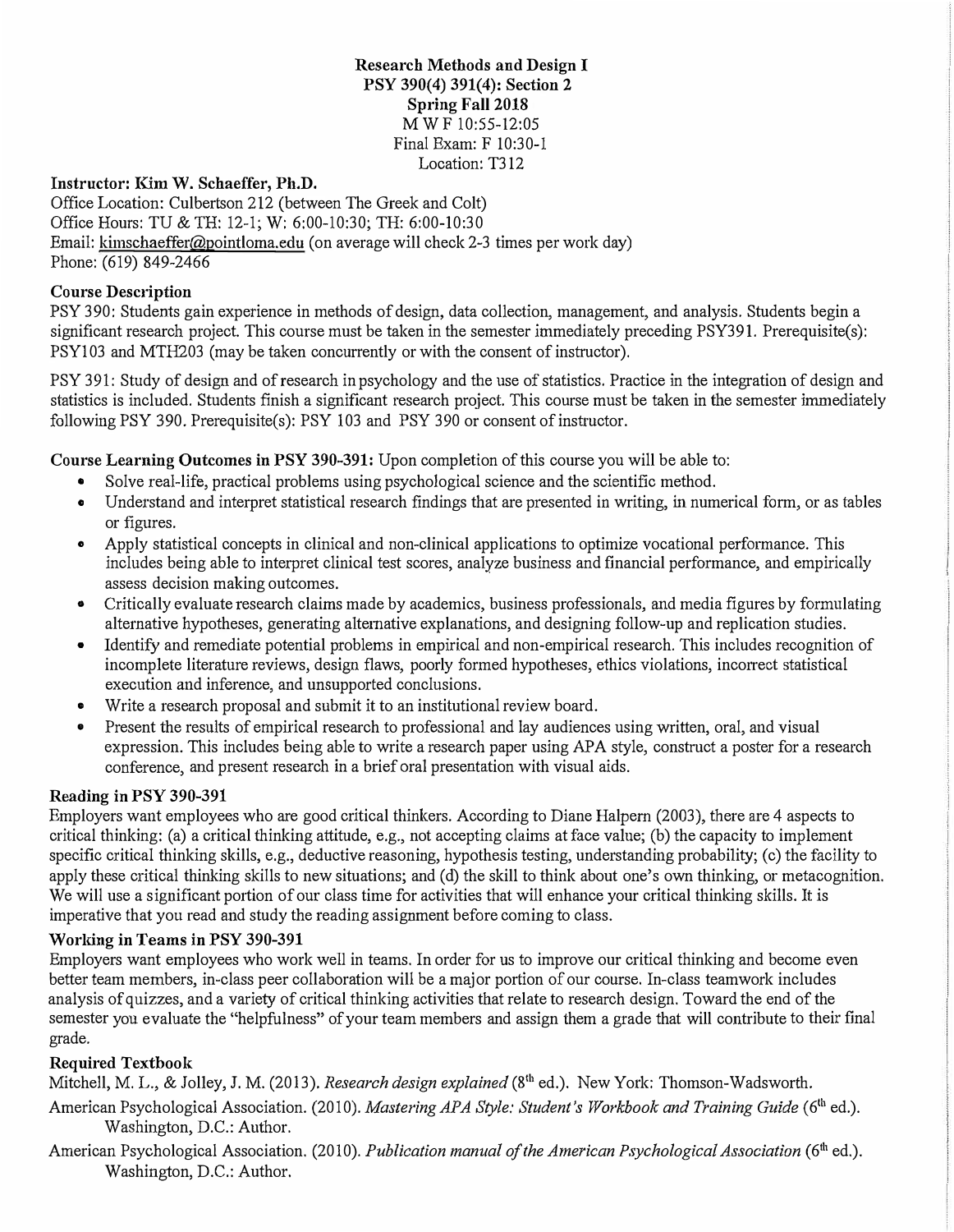How Grades Will Be Earned (A = 93-100; A - = 90-92.99; B+ = 88-89.99; B = 84-87.99; B - = 80-83.99; C+ = 77-79.99; C = 70-76.99; C- = 65-69.99; D+ = 62-64.99; D = 55-61.99; D- = 50-54.99; F < 49.99%)

- Readiness Assurance Tests (RATs) 15%
- 10% **Team Application Exercises**
- 5% Group APA Style Mastery Test
- 5% Team Member Helpfulness (peer-graded)
- 5% Ouiz 1
- $5%$ Ouiz 2
- 15% Test 1
- Test 2 15%
- 10% Homework
- 15% APA Research Paper

Final Examination. Minus 10% in overall grade if not present Note:

#### **Managing Your Life and This Course**

If you cannot take a major test due to extreme circumstances, please ask me for permission to take the test at another time before the exam.

Most people need to miss a class due to illness, flight delays, and so on. Therefore, a safety valve is built into the course. For the safety valve to become effective, 90% or more of the class must complete the IDEA course evaluation during the first week it is posted.

Safety Valve: Best practices for employees allow personal cell phone usage only during mandatory breaks. Therefore, if throughout the semester I suspect no one is using their cell phone or computer for non-class activities, the four lowest Team Application Exercises, the four lowest Homework scores, the two lowest iRATs, and the two lowest tRATs will be dropped. Two absent minded faux paus are allowed for the entire class throughout the semester.

#### **Academic Honesty**

As a result of working in small groups in this class, it is highly important that you understand what constitutes academic dishonesty. You will write your own individual APA research paper. To ensure that another student does not steal your work, please do not send electronic copies or loan any part of your research paper (except the Method/Procedure section discussed below) to anyone but the professor. If this happens, and plagiarism occurs, both students will be subject to the consequences of plagiarism (failing grade for the course).

The IRB proposal (a different paper than the APA research paper) will be the only group paper. Since the proposal largely comprises the Procedure section of the APA research paper, you may cut/paste whatever is necessary from your IRB proposal to your APA paper. All other portions of the APA research paper, including tables, figures, references, cover page, must be your own work (exceptions can be made by the professor).

#### **Incompletes and Late Assignments**

Due to the generous nature of the class lifeline, incompletes and late assignment will not be accepted.

#### **Second Half of Syllabus Posted on Canvas**

I am required to include additional material to the syllabus. This is posted in Canvas under Syllabus (Part II).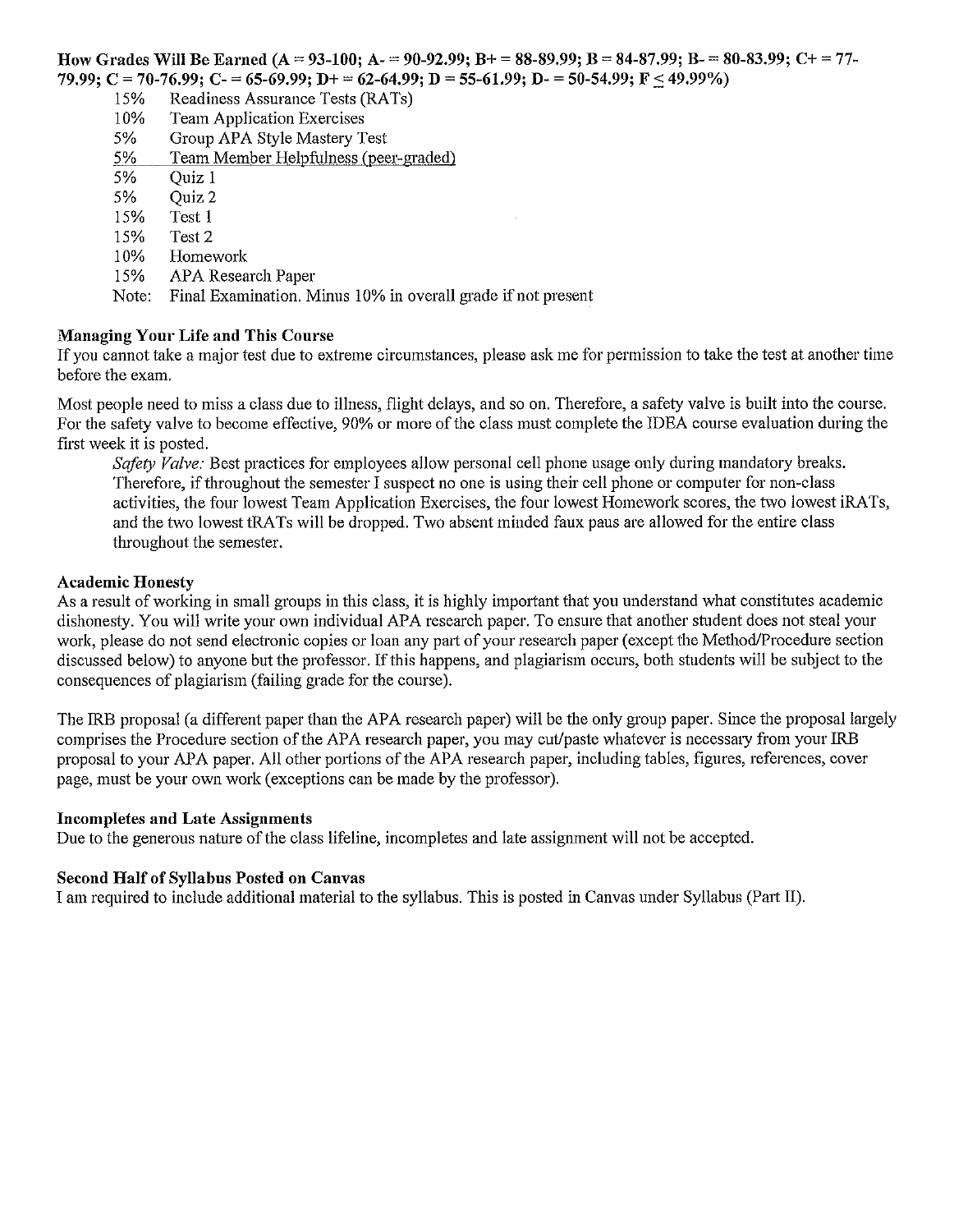PLNU forward

### **PLNU Mission**

#### To Teach ~ To Shape ~ To Send

Point Loma Nazarene University exists to provide higher education in a vital Christian community where minds are engaged and challenged, character is modeled and formed, and service becomes an expression of faith. Being of Wesleyan heritage, we aspire to be a learning community where grace is foundational, truth is pursued, and holiness is a way of life.

### **COURSE CREDIT HOUR INFORMATION**

In the interest of providing sufficient time to accomplish the stated Course Learning Outcomes, this class meets the PLNU credit hour policy for a 3 or 4 unit class delivered over 15 weeks. Specific details about how the class meets the credit hour requirement can be provided upon request.

#### **ATTENDANCE AND PARTICIPATION**

Regular and punctual attendance at all classes is considered essential to optimum academic achievement. If the student is absent from more than 10 percent of class meetings, the faculty member has the option of filing a written report which may result in de-enrollment. If the absences exceed 20 percent, the student may be de-enrolled without notice. If the date of de-enrollment is past the last date to withdraw from a class, the student will be assigned a grade of W or WF consistent with university policy in the grading section of the catalog. See Academic Policies in the (undergrad/graduate as appropriate) academic catalog.

#### **INCOMPLETES AND LATE ASSIGNMENTS**

All assignments are to be submitted/turned in by the beginning of the class session when they are due including assignments posted in Canvas. It is Dr. Schaeffer's policy not to accept late assignments.

#### **ACADEMIC HONESTY**

Students should demonstrate academic honesty by doing original work and by giving appropriate credit to the ideas of others. As explained in the university catalog, academic dishonesty is the act of presenting information, ideas, and/or concepts as one's own when in reality they are the results of another person's creativity and effort. Violations of university academic honesty include cheating, plagiarism, falsification, aiding the academic dishonesty of others, or malicious misuse of university resources. A faculty member who believes a situation involving academic dishonesty has been detected may assign a failing grade for a) that particular assignment or examination, and/or b) the course following the procedure in the university catalog. Students may appeal also using the procedure in the university catalog. See Academic Policies for further information.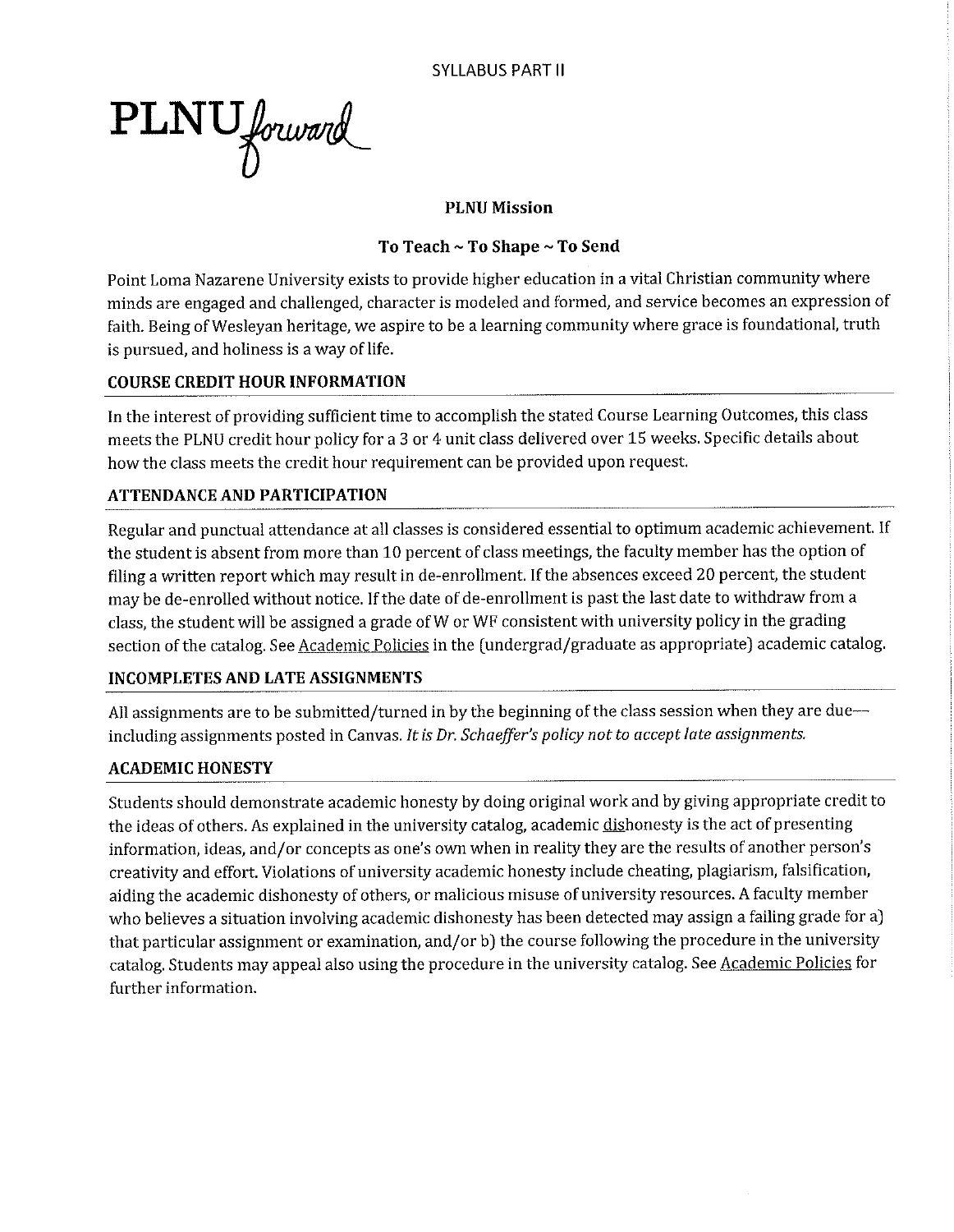## **ACADEMIC ACCOMMODATIONS**

While all students are expected to meet the minimum academic standards for completion of this course as established by the instructor, students with disabilities may request academic accommodations. At Point Loma Nazarene University, students must request that academic accommodations by filing documentation with the Disability Resource Center (DRC), located in the Bond Academic Center. Once the student files documentation, the Disability Resource Center will contact the student's instructors and provide written recommendations for reasonable and appropriate accommodations to meet the individual needs of the student. See Academic Policies in the (undergrad/graduate as appropriate) academic catalog.

## **FERPA POLICY**

In compliance with federal law, neither PLNU student ID nor social security number should be used in publicly posted grades or returned sets of assignments without student written permission. This class will meet the federal requirements by (Note: each faculty member should choose one strategy to use: distributing all grades and papers individually; requesting and filing written student permission; or assigning each student a unique class ID number not identifiable on the alphabetic roster.). Also in compliance with FERPA, you will be the only person given information about your progress in this class unless you have designated others to receive it in the "Information Release" section of the student portal. See Policy Statements in the (undergrad/graduate as appropriate) academic catalog.

### **FINAL EXAMINATION POLICY**

Successful completion of this class requires taking the final examination on its scheduled day. The final examination schedule is posted on the Class Schedules site. No requests for early examinations or alternative days will be approved.

# **COPYRIGHT POLICY**

Point Loma Nazarene University, as a non-profit educational institution, is entitled by law to use materials protected by the US Copyright Act for classroom education. Any use of those materials outside the class may violate the law.